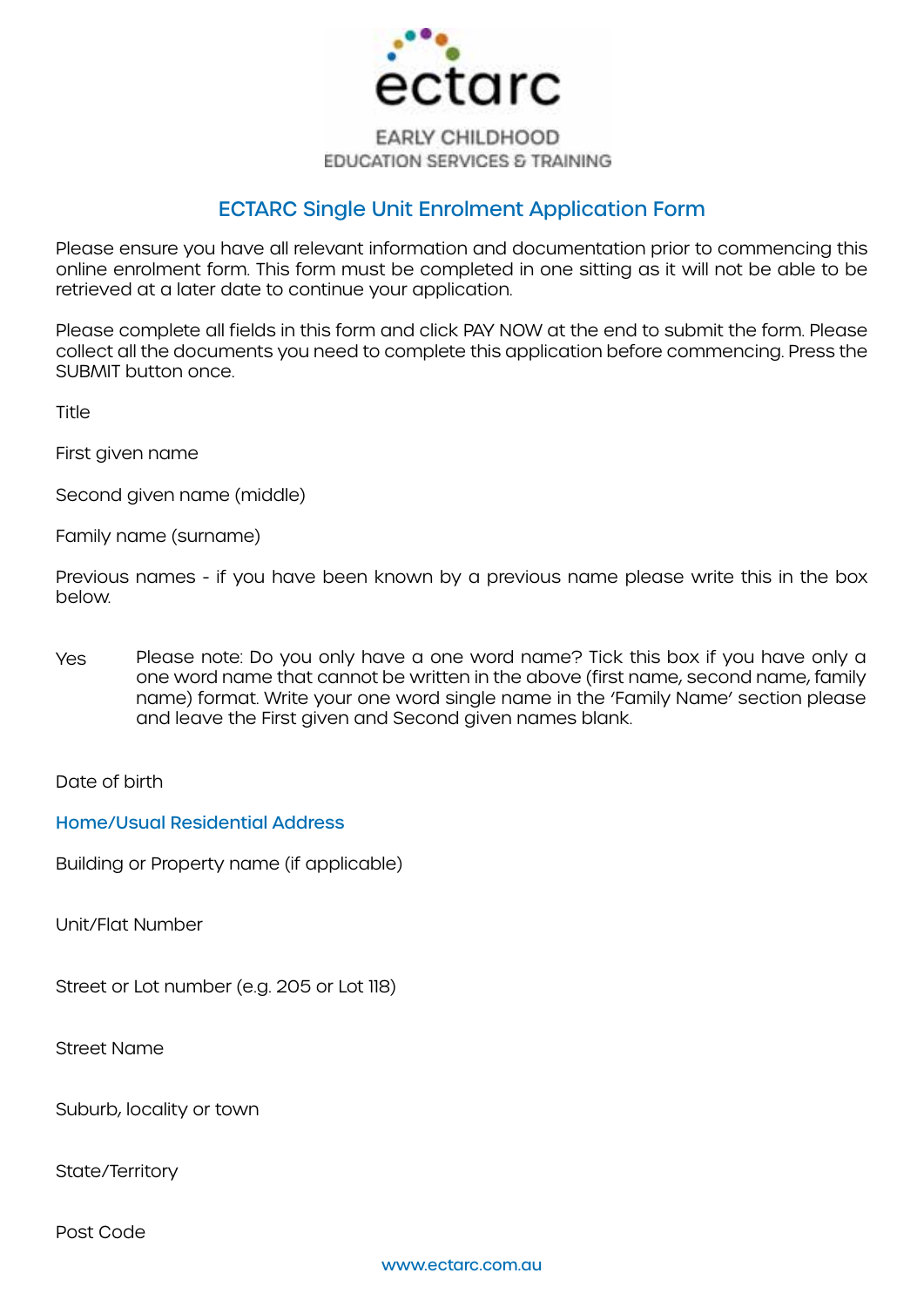

#### Postal Address

Building or Property name (if applicable)

Unit/Flat Number

Street or Lot number (e.g. 205 or Lot 118)

Street Name

Suburb, locality or town

State/Territory

Post Code

#### Please provide either a home or mobile phone number

Home phone

Mobile number

Email Address

Alternate email address (optional)

Gender Are you of Aboriginal or Torres Strait Islander origin? Do you speak a language other than English at home Proficiency in spoken English Female Male Other Yes No Very well Well Not well Not at all Not stated No, English only. Yes, other please specify below Main language spoken at home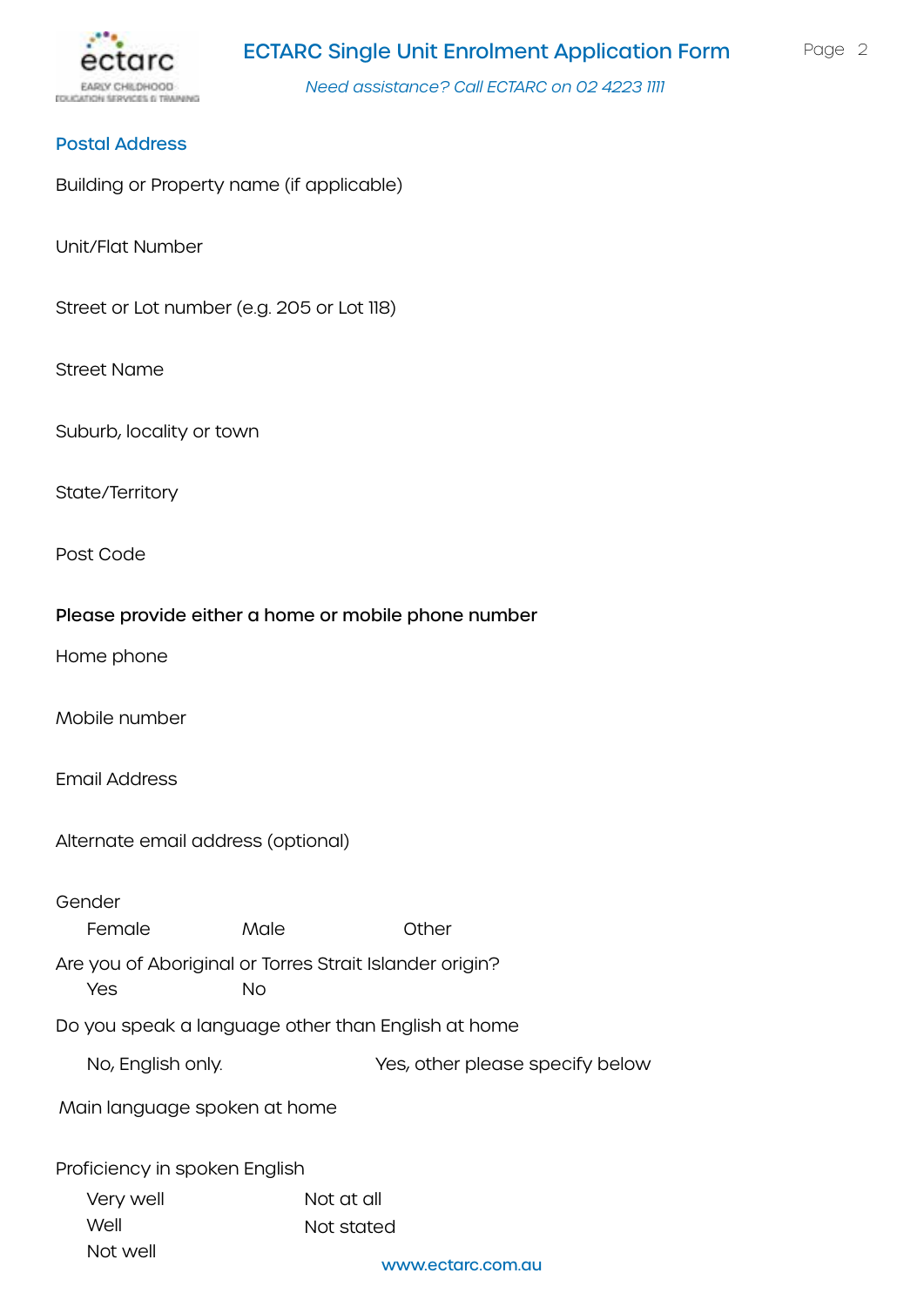

Do you consider yourself to have a disability, impairment or long-term condition?

Not stated No Yes

If you indicated the presence of a disability, impairment or long term condition, please select the area(s) from the following list. Please note: you may indicate more than one area - please see a copy of the Disability Supplement for an explanation of the following disabilities at [https://](https://ectarc.com.au/training/about/resources/) [ectarc.com.au/training/about/resources/](https://ectarc.com.au/training/about/resources/)

| <b>Acquired Brain Impairment</b> | Mental Illness    | Vision                                            |
|----------------------------------|-------------------|---------------------------------------------------|
| Hearing/Deaf                     | Other             |                                                   |
| Intellectual                     | Physical          |                                                   |
| Learning                         | Physical/Mobility |                                                   |
| <b>Medical Condition</b>         |                   | Support services, equipment and facilities needed |

#### Study Reason

Of the following categories, select the one which BEST describes the main reason you are undertaking this course/traineeship/apprenticeship (Tick ONE box only).

| It was a requirement of my job   | I wanted extra skills for my job           |
|----------------------------------|--------------------------------------------|
| To develop my existing business  | To get into another course of study        |
| To start my own business         | For personal interest or self-development  |
| To get a job                     | To get skills for community/voluntary work |
| To get a better job or promotion | Other reasons                              |

### How did you find out about ECTARC?

| I have previously studied with ECTARC<br>Director/educator in my service told me<br>about ECTARC<br>Facebook<br>Instagram | Visited ECTARC stand at a conference or<br>school expo<br>A friend who has studied with ECTARC told me<br>about ECTARC<br>Early childhood publication<br>School Careers Advisor told me about ECTARC |  |
|---------------------------------------------------------------------------------------------------------------------------|------------------------------------------------------------------------------------------------------------------------------------------------------------------------------------------------------|--|
| You Tube                                                                                                                  |                                                                                                                                                                                                      |  |

Is there another way that you heard about ECTARC that is not mentioned above?

#### **Identification**

### Proof of identity

Please attach a copy of your photo identification (such as your driver's licence, proof of age card or passport) as a JPEG or PDF file. Please note: in the coming weeks your proof of identify needs to be verified. You will receive further instructions on how this will be done by ECTARC.

Please ensure you only attach a JPG or PDF file. HEIC files are not accepted.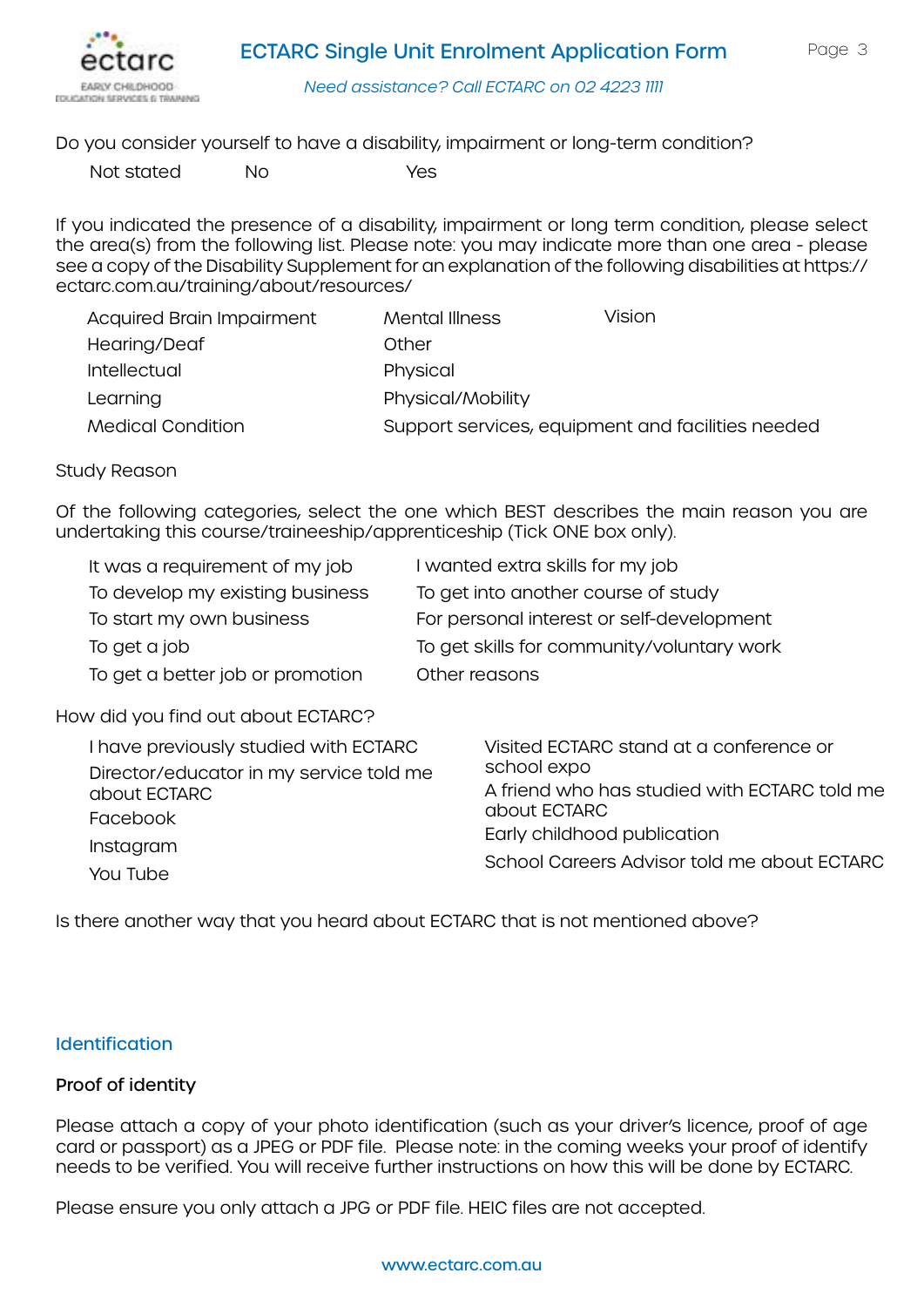

In which country were you born?

In which town were you born?

#### Employment details

Of the following categories, which BEST describes your current employment status? For casual, seasonal, contract and shift work, use the current number of hours worked per week to determine whether full time (35 hours or more per week) or part-time employed (less than 35 hours per week).

Full time employee Part time employee Self employed - not employing others Self employed - employing others Employed - unpaid worker in a family business Unemployed - seeking full-time work Unemployed - seeking part-time work Not-employed - not seeking employment

Are you currently working in a regulated education and care service within Australia (please tick)? If you are unsure if your service is regulated please ask the Director/Nominated Supervisor or contact ECTARC for further information.

Yes - if you answer yes please complete all details below about the service.

No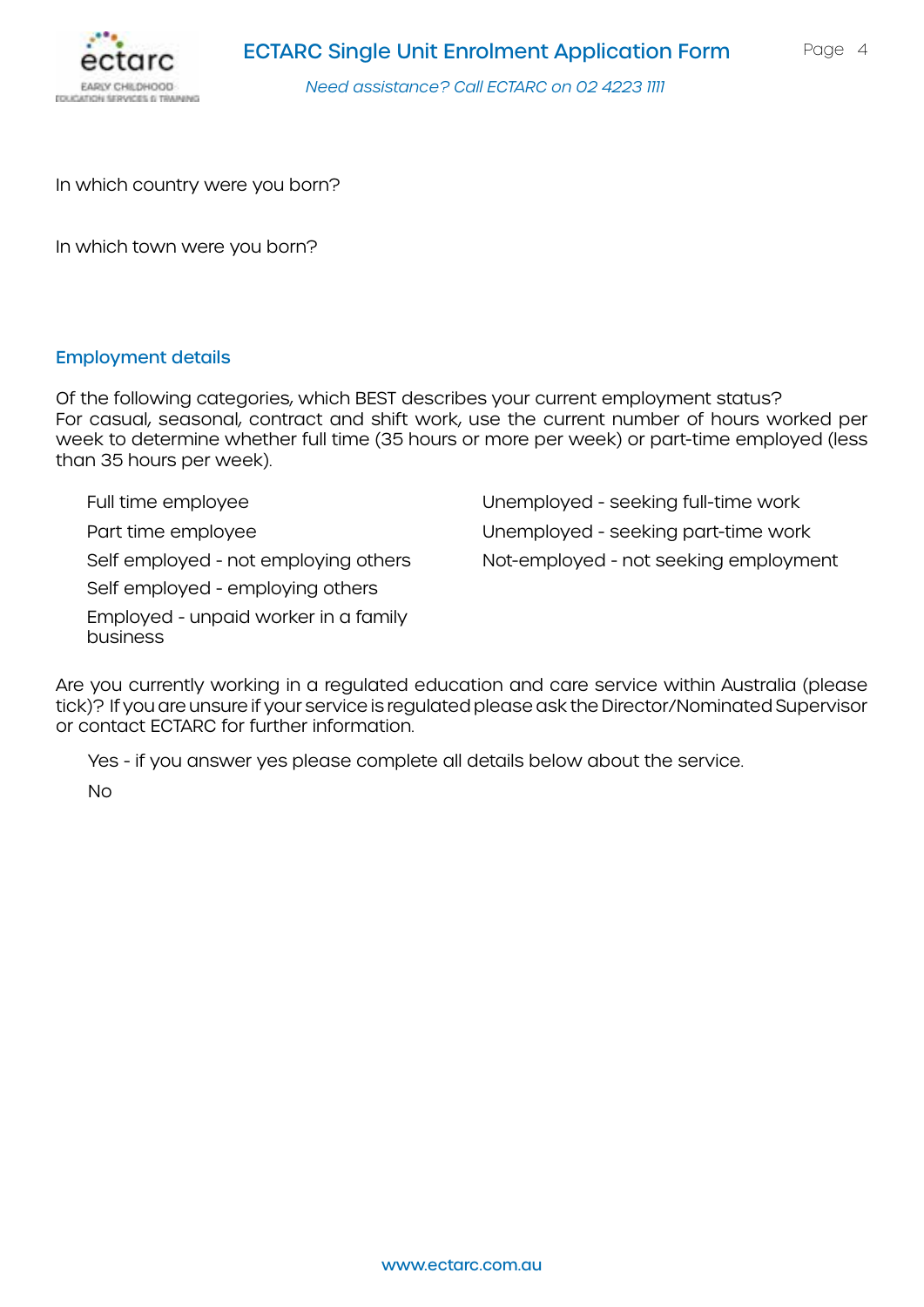

#### Service details (if applicable)

Service Name

Director's Name

Director/Service's Email

Workplace Supervisor's Name

Workplace Supervisor's qualification (Copy to be provided to ECTARC)

Service Street Address

Service Suburb

Service Postcode

Service Postal Address (if different from above)

Service Phone Number

Groups covered at service: (Please tick next to all age groups represented at your service)

Birth-24 months 24-36 months 3-5 years 6-12 years Additional needs Not working in a service

I declare that the information given above is correct. I am aware that if my service does not have all of the relevant groups required for my qualification, I am required to complete the remaining work placement hours at another service as a practicum student.

Please write your name and sign in the spaces below if you understand these requirements.

Signature\_\_\_\_\_\_\_\_\_\_\_\_\_\_\_\_\_\_\_\_\_\_ Date:\_\_\_/\_\_\_/\_\_\_

www.ectarc.com.au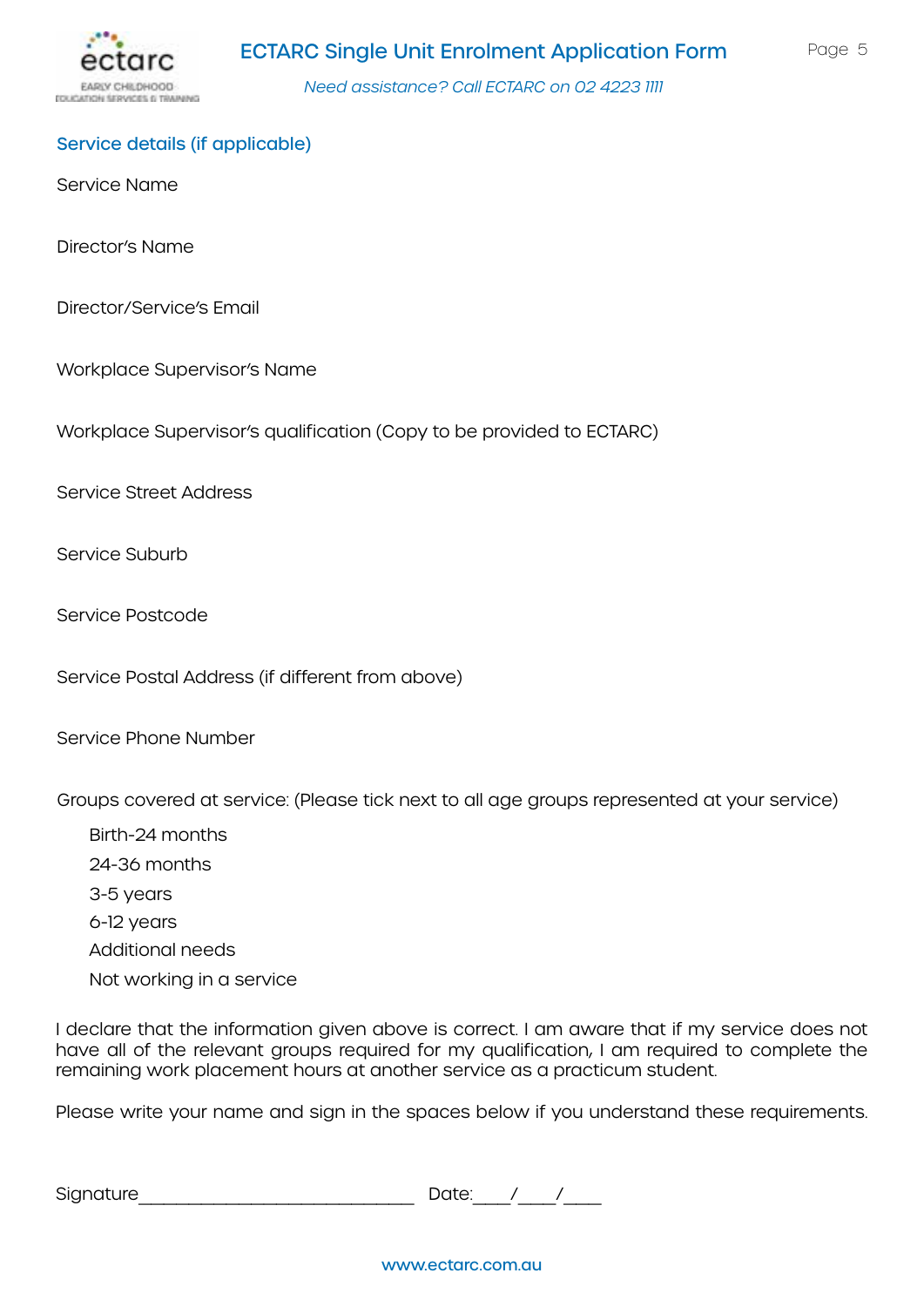

Has the Director/Nominated Supervisor agreed to you utilising the workplace for your work placement hours and will provide a Workplace Supervisor to complete on-the-job third party reports? Please ensure you have discussed these requirements with your chosen workplace and are allocated a qualified Workplace Supervisor (i.e. holds a Diploma of Early Childhood Education and Care or Bachelor of Teaching in Early Childhood or equivalent).

Yes

No

## Education history

Are you still enrolled in secondary or senior secondary education?

Yes

No

If answered YES to the above question, please write the name of your school or college below.

What is your highest COMPLETED school level? (Tick ONE box only)

Please note: If you are currently enrolled in secondary education, the highest school level refers to the highest school level you have actually completed and not the level you are currently undertaking. For example, if you are currently in Year 10 the highest school level completed is Year 9.

- Did not go to school
- Year 8 or below
- Year 9 or lower
- Year 10
- Year 11
- Year 12
- Not stated

Year that you completed your highest school level

Have you successfully COMPLETED any further qualifications?

Yes

No

Not Stated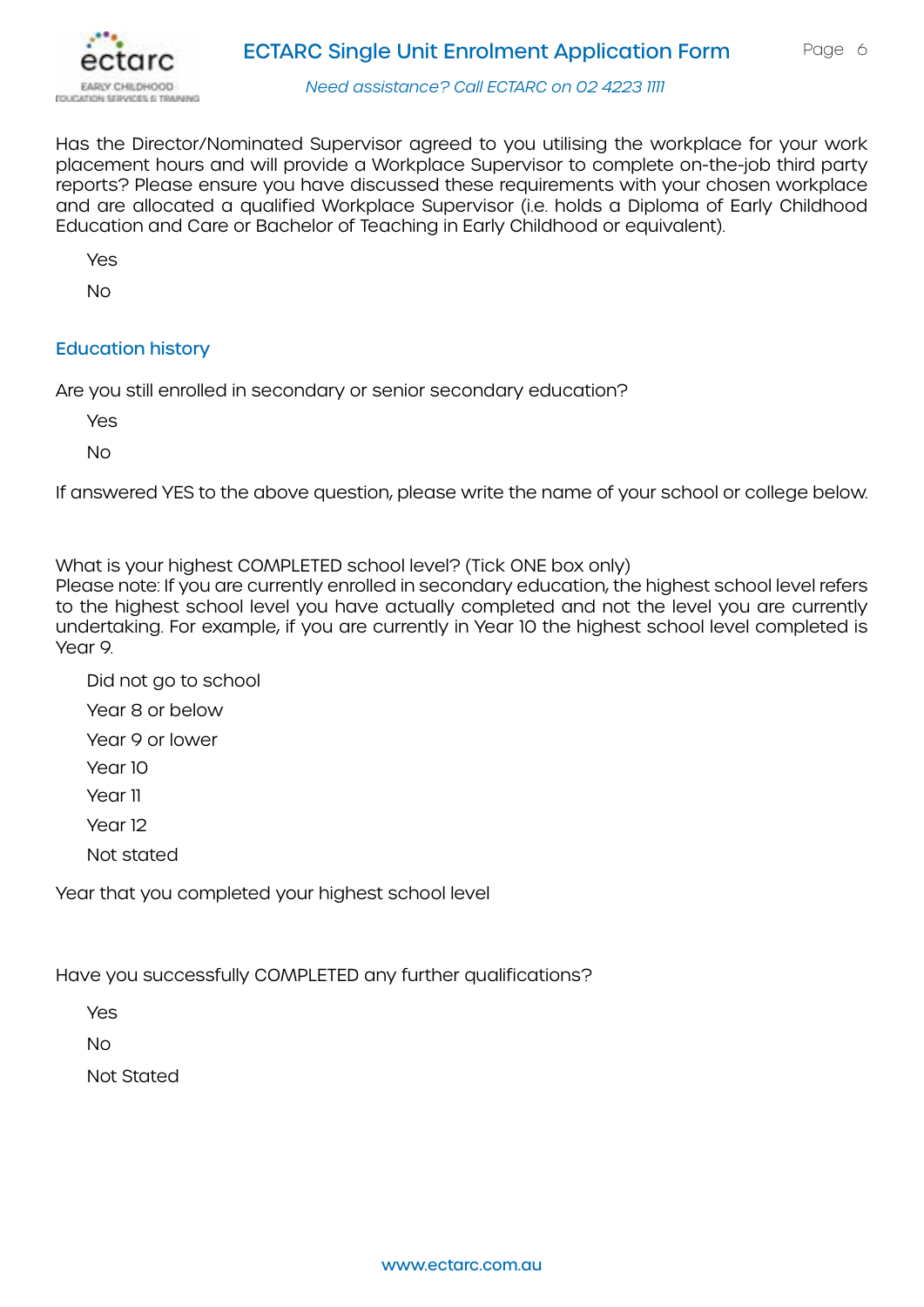

Advanced Diploma or Associate Degree Bachelor Degree Bachelor Degree or Higher Degree level Certificate I Certificate II Certificate III (or Trade Certificate) Certificate IV (or Advanced Certificate/Technician) Advanced Diploma or Associate Degree Diploma (or Associate Diploma) Bachelor Degree or Higher Degree level Doctoral Degree Graduate Diploma or Graduate Certificate Master Degree Other Education (including certificates or overseas)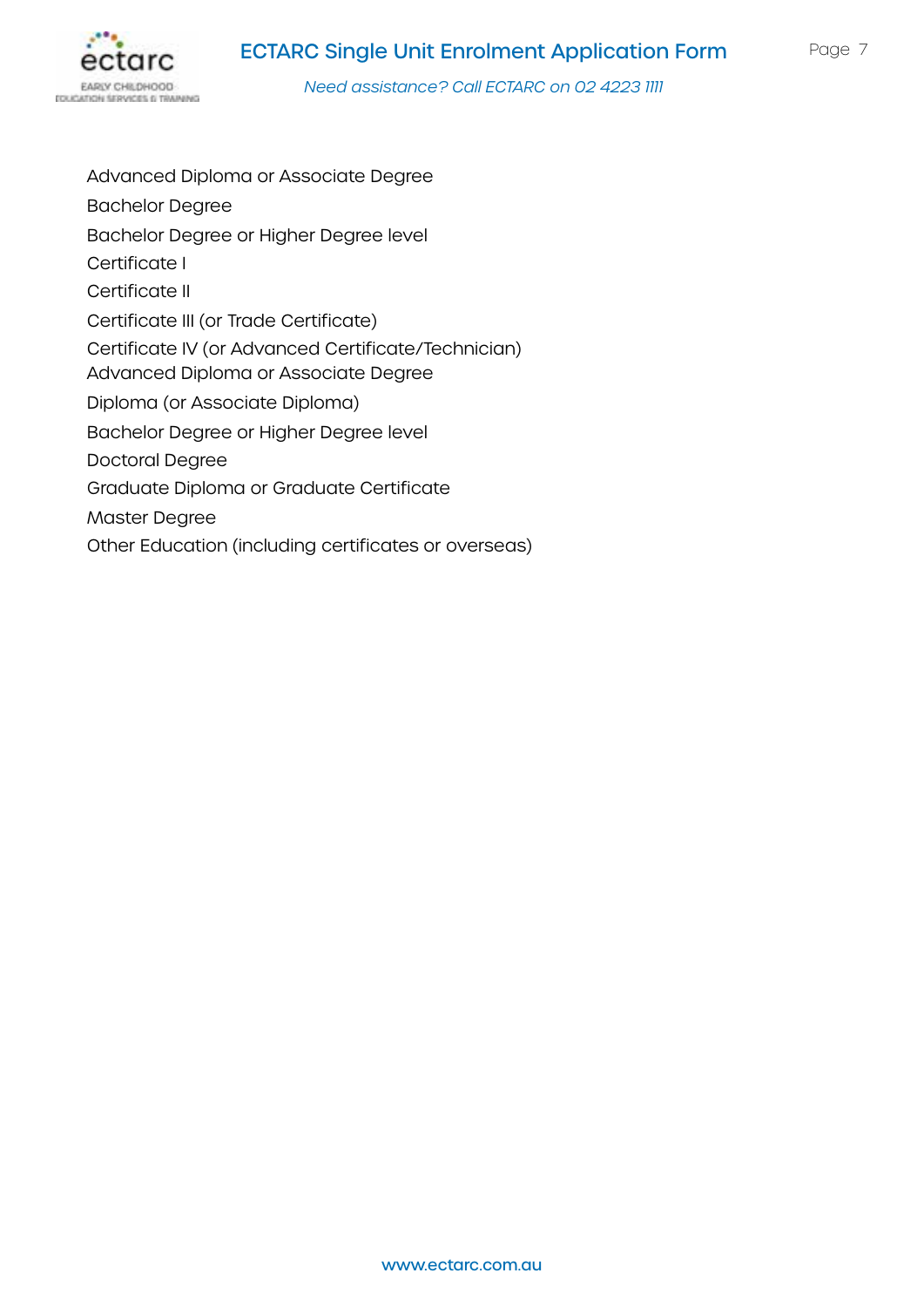

### Unique Student Identifier (USI)

All students studying nationally recognised training in Australia from 1 January 2015, are required to have a Unique Student Identifier (USI). A USI is a code made up of 10 (ten) numbers and letters. Your USI will allow online access to your training records and results. We cannot enrol you in training until your USI is provided. ECTARC cannot issue you with a nationally recognised VET qualification or Statement of Attainment when you complete the course if you do not have a USI number. In addition, we are required to include your USI in the data we submit to NCVER throughout your enrolment.

If you do not have a USI, please follow this link below to create one in a new window (takes about 3 minutes). Once complete, copy your USI into the field below. If you need help with this process, please call us on 02 4223 1111.

[https://portal.usi.gov.au/student/](https://portal.usi.gov.au/student/TermsAndConditions?ReturnUrl=%252fstudent%252fUsi%252fForgotten%25) [TermsAndConditions?ReturnUrl=%252fstudent%252fUsi%252fForgotten%252fSuccess](https://portal.usi.gov.au/student/TermsAndConditions?ReturnUrl=%252fstudent%252fUsi%252fForgotten%25) 

#### Have you forgotten your USI number?

Search here - <https://www.usi.gov.au/students/find-your-usi>

### PLEASE ENTER YOUR USI NUMBER HERE

*Don't have a USI? Apply here:<https://www.usi.gov.au/>*

Do you give permission to ECTARC to verify your USI number?

Yes

No

#### Credit Transfer

YOU MUST PROVIDE COPIES OF YOUR OUALIFICATION/S AND TRANSCRIPT/S!

You may be able to receive credit for studies you have done in the past which reduces the number of units you will need to study. For ECTARC to assess you for credit transfer eligibility you need to do two (2) things:

1) Provide ECTARC with copies of any qualification certificates and transcripts you have completed with ECTARC or any other Registered Training Organisation.

2) Give ECTARC permission to view your USI records/transcripts.

### STEP 1

Please provide copies of any qualification certificates and transcripts you have completed with ECTARC or any other Registered Training Organisation. Please ensure you only provide a JPG or PDF file. HEIC files are not accepted.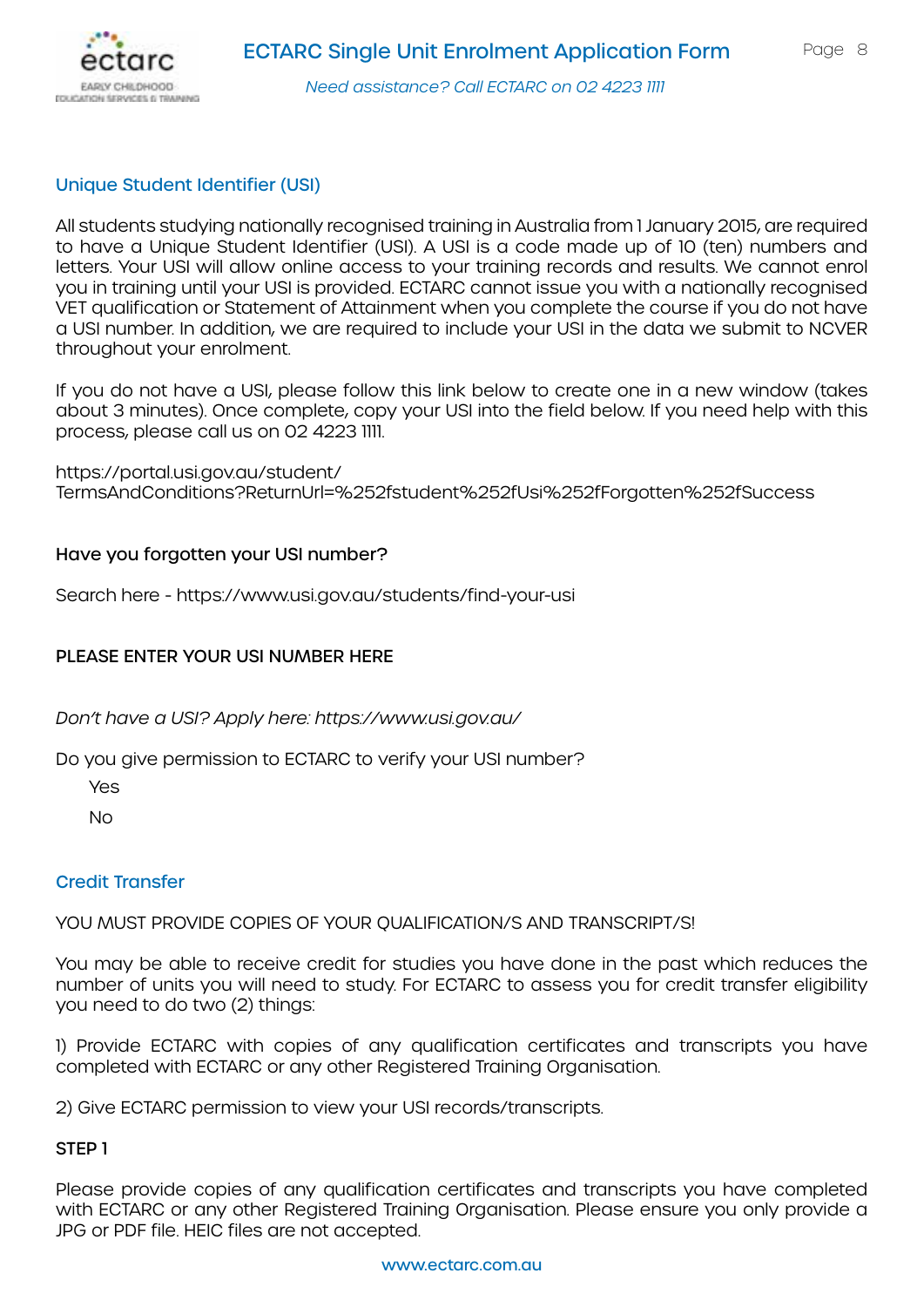

#### STEP 2

You need to give ECTARC permission to view your USI records/transcripts via the USI website. To give ECTARC permission please watch the following video for instructions on how to do this - click here [https://www.usi.gov.au/video/how-give-permission-my-training-organisation](https://www.usi.gov.au/video/how-give-permission-my-training-organisation-view-my-usi-transcript-onl)[view-my-usi-transcript-online](https://www.usi.gov.au/video/how-give-permission-my-training-organisation-view-my-usi-transcript-onl)

**Instructions** 

- i) Click on this link to access the USI website<https://www.usi.gov.au/>
- ii) Enter ECTARC's RTO code 90331
- iii) When you find ECTARC click the 'ADD' link.
- iv) Go to the PERMISSIONS tab and tick the box to give ECTARC permission to view your transcript. Remember to click the SAVE button.

I have been on to the USI website and given my permission for ECTARC to view my USI records/transcripts online.

I understand that ECTARC may contact the RTO I previously studied with to verify my qualification and for this I give my permission.

Name of Registered Training Organisation (RTO) that issued my qualification

I give permission for ECTARC to contact the above issuing RTO to verify the authenticity of the copy of the transcript I have provided and that it is true and correct.

**Signature** 

Date:  $/$  /

#### ECTARC Privacy Statement

The information requested in this form will be used by ECTARC for research, to provide statistical information to relevant government departments and internal management purposes only. In supplying the requested information, the participant is deemed to have consented to the use of the information for those purposes.

ECTARC agrees that the information will not be given or sold to any third party and will only be used for the above specified uses.

Please write your name and sign in the spaces below if you have read the ECTARC Privacy Policy and Privacy Notice Annexure at [https://ectarc.com.au/training/about/policies/](https://ectarc.com.au/training/about/policies/ ) and agree to the terms of this ECTARC Privacy Statement. (Please note: If under 18 please have your parent/guardian complete the below signature fields).

**Signature** 

Date:  $/$  /

www.ectarc.com.au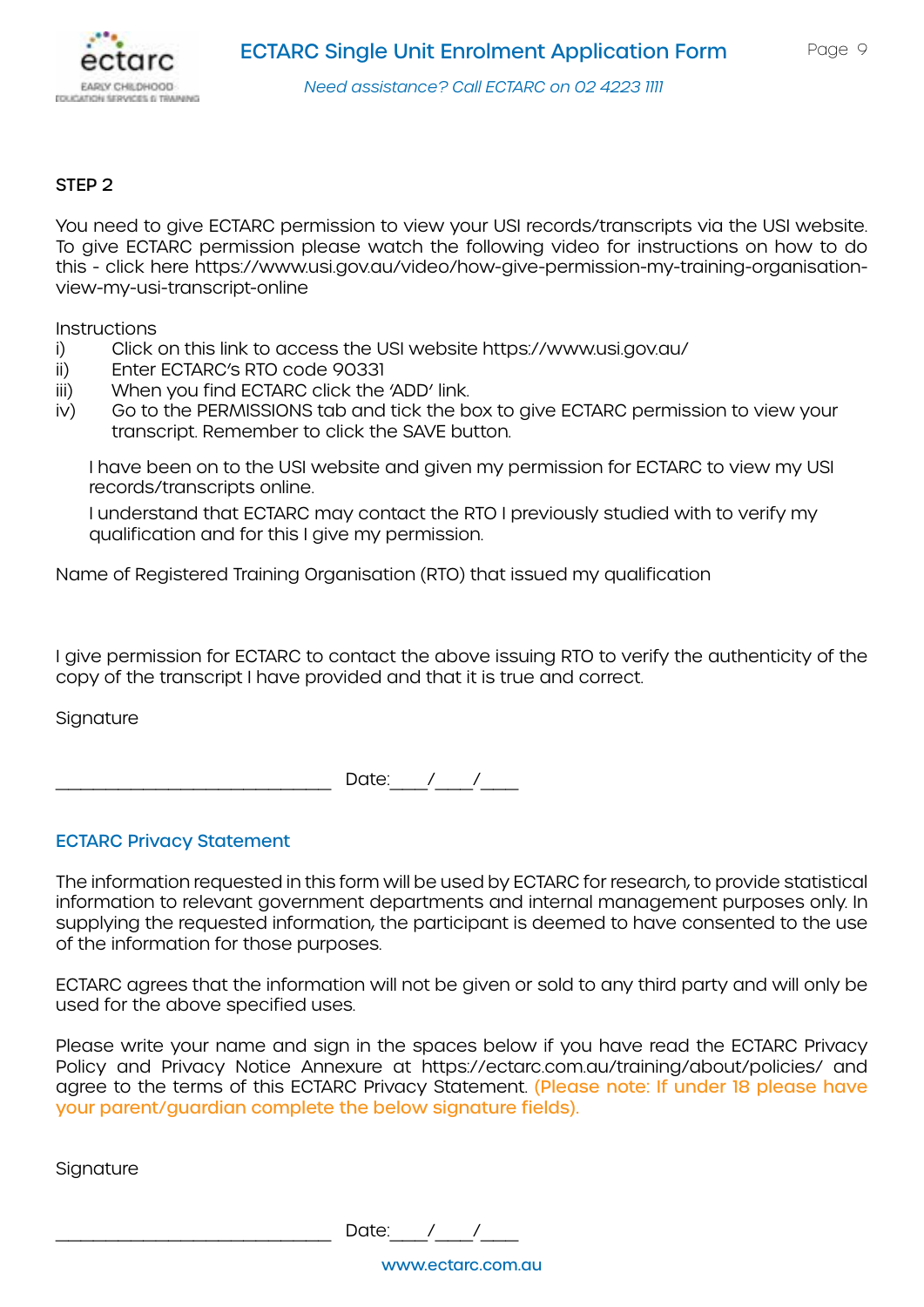

#### Disclosure of Information/Confidentiality Statement

I understand that I must not disclose to any third-party, any confidential information in relation to the management, staff, children and families, or any other student or visitor of the service/s that I am employed at and completing my work placement hours or the service/s that I am completing a practicum.

I understand that any breach of confidentiality will result in disciplinary action that may lead to dismissal from the ECTARC training program and/or legal action.

Please write your name and sign in the spaces below if you agree to the terms of this privacy statement.

**Signature** 

Date:  $/$  /

#### VET Data Use Statement

Under the Data Provision Requirements 2012 and National VET Data Policy (which includes the National VET Provider Collection Data Requirements Policy at Part B), Registered Training Organisations are required to collect and submit data compliant with AVETMISS for the National VET Provider Collection for all Nationally Recognised Training. This data is held by the National Centre for Vocational Education Research Ltd (NCVER), and may be used and disclosed for purposes that include:

- populating authenticated VET transcripts
- administering VET, including program administration, regulation, monitoring and evaluation
- facilitating statistics and research relating to education, including surveys and data linkaae
- understanding how the VET market operates, for policy, workforce planning and consumer information.

NCVER is authorised by the National Vocational Education and Training Regulator Act 2011 (NVETR Act) to disclose to the following bodies, personal information collected in accordance with the Data Provision Requirements or any equivalent requirements in a non-referring State (Victoria or Western Australia), for the purposes of that body:

- a VET regulator (the Australian Skills, Quality Authority, the Victorian Registration and Qualifications Authority or the Training Accreditation Council Western Australia)
- the Australian Government Department of Education, Skills and Employment
- another Commonwealth authority
- a state or territory authority (other than a registered training organisation) that deals with or has responsibility for matters relating to VET.

You may receive a student survey which may be administered by a government department or NCVER employee, agent or third party contractor or other authorised agencies. Please note you may opt out of the survey at the time of being contacted.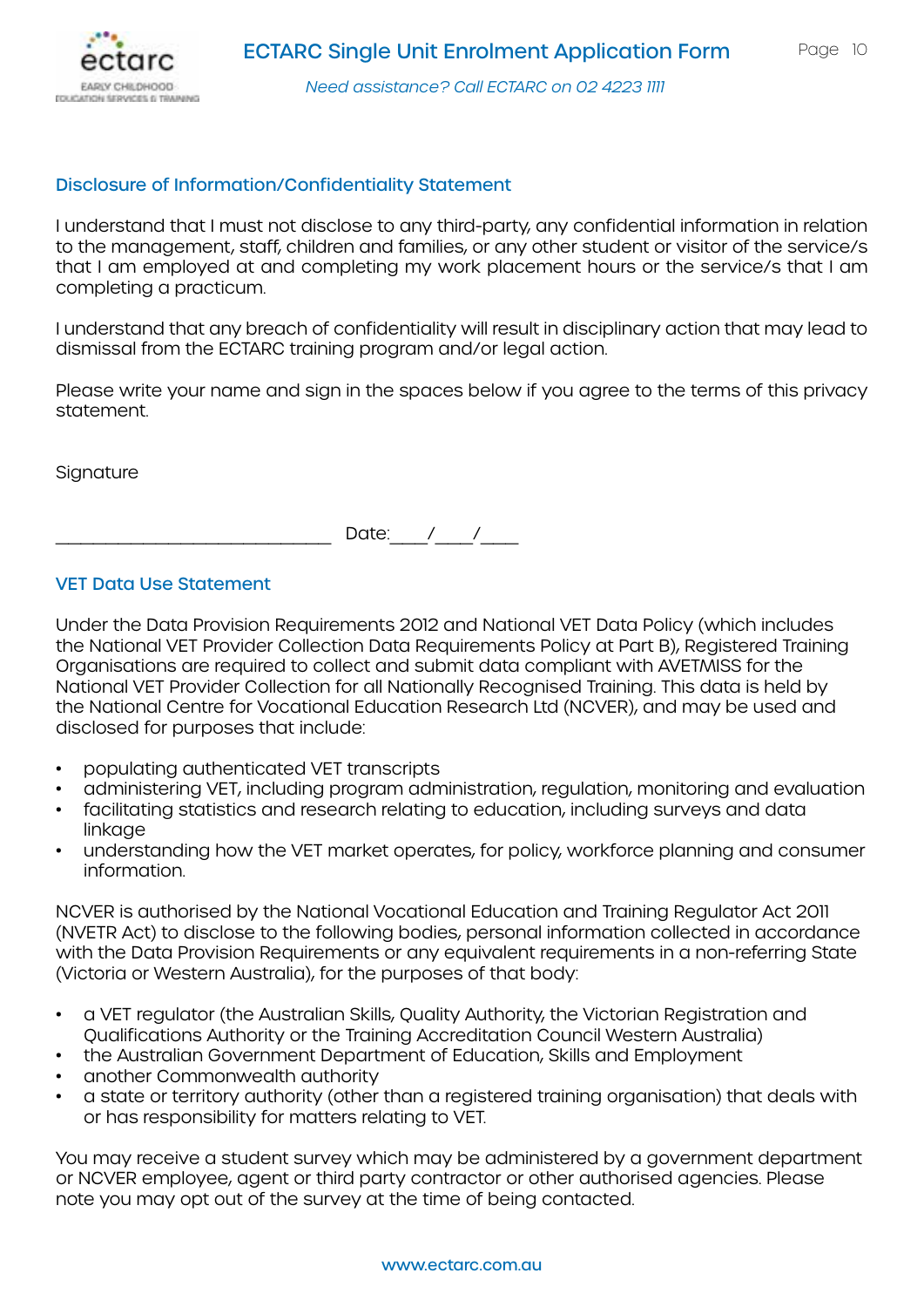

NCVER will collect, hold, use and disclose your personal information in accordance with the Privacy Act 1988 (Cth), the National VET Data Policy and all NCVER policies and protocols (including those published on NCVER's website at [www.ncver.edu.au](http://www.ncver.edu.au)).

Please write your name and sign in the spaces below if you agree to the terms of this VET Data Use Statement.

**Signature** 

Date:  $/$  /

### Consent to use and disclosure of personal information

I understand and agree that, under the National Vocational Education and Training Regulator (Data Provision Requirements) Instrument 2020, ECTARC is required to collect personal information (information or an opinion about me), collected from me, my parent or guardian, such as my name, Unique Student Identifier, date of birth, contact details, training outcomes and performance, sensitive personal information (including my ethnicity or health information) and other enrolment and training activity-related information (together Personal Information) and disclose that Personal information to the National Centre of Vocational Education Research Ltd (NCVER).

My Personal Information (including the personal information contained on my enrolment form and my training activity data) may be used or disclosed by ECTARC for statistical, regulatory and research purposes. ECTARC may disclose my personal information for these purposes to third parties, including:

- School if I am a secondary student undertaking VET, including a school-based apprenticeship and traineeship;
- Employer if I am enrolled in training paid by my employer;
- Commonwealth and State or Territory government departments and authorized agencies, including the NSW Department of Education (Department)
- NCVER
- Organisations (including the Department) conducting student surveys; and
- Researchers.

Personal information disclosed to NCVER may be used or disclosed for the following purposes:

- issuing a VET Statement of Attainment or VET Qualification, and populating Authenticated VET Transcripts;
- facilitating statistics and research relating to education, including surveys;
- understanding how the VET market operates, for policy, workforce planning and consumer information; and
- administering VET, including program administration, regulation, monitoring and evaluation.

I may receive an NCVER student survey which may be administered by an NCVER employee, agent or third party contractor. I may opt out of the survey at the time of being contracted. NCVER will collect, hold, use and disclose my Personal Information in accordance with the Privacy Act 1988 (Cth), the VET Data Policy and all NCVER policies and protocols (including those published on NCVER's website at [https://www.ncver.edu.au/\)](https://www.ncver.edu.au/).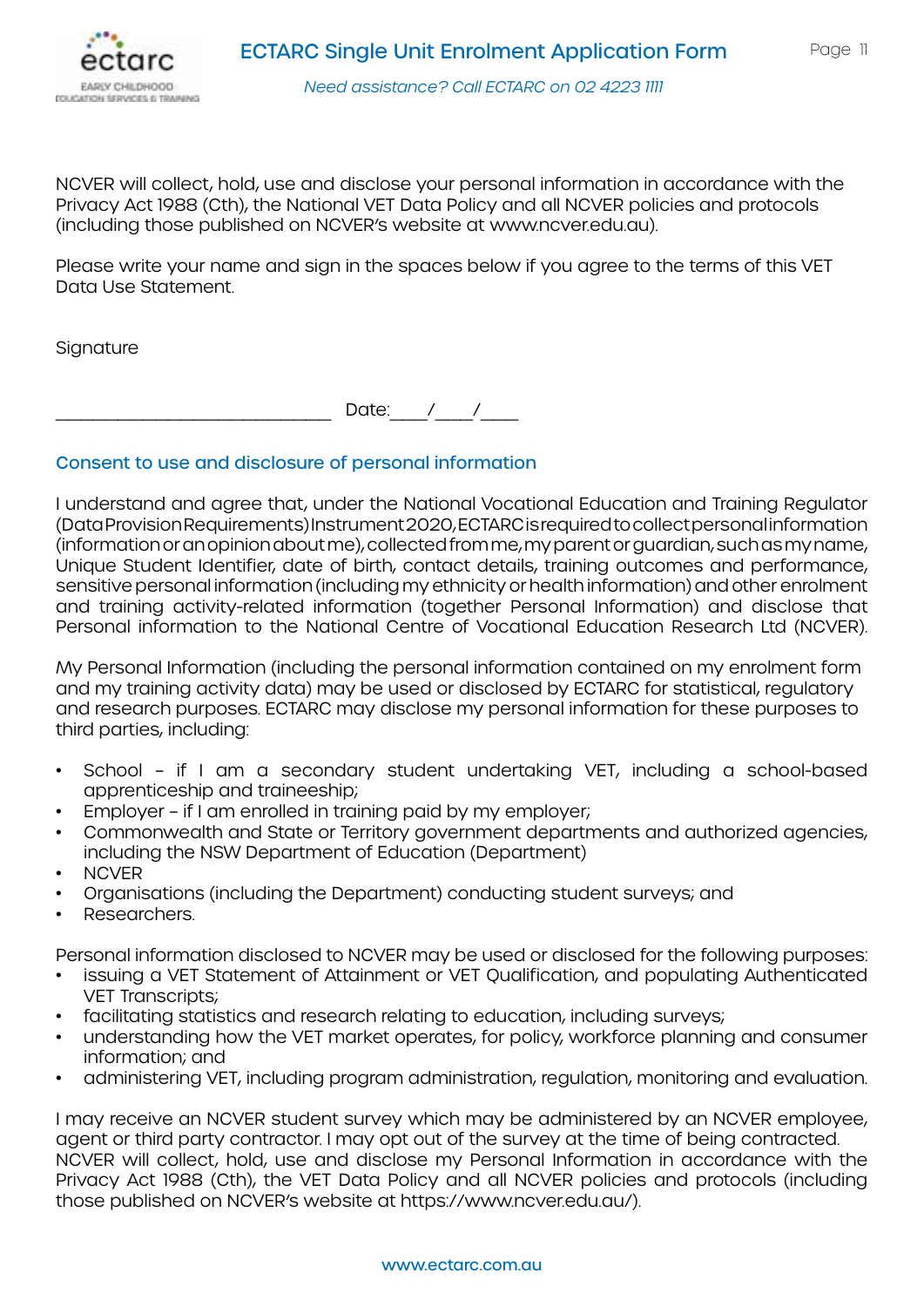

The Department may disclosure my Personal Information to other Australian government agencies, including those located in States and Territories outside New South Wales. The above government agencies may use my Personal Information for any purpose relating to the exercise of their government functions, including but not limited to the evaluation and assessment of my training, the determination of my eligibility to receive subsidized training or for any Fee Exemptions or Concessions. My Personal information may also be disclosed to other third parties if required by law.

I also acknowledge and agree that the Department may contact me by telephone, email or post, during or after I have ceased subsidized training with ECTARC for the purpose of evaluating and assessing my subsidized training.

I declare that the information I have provided to the best of my knowledge is true and correct.

I consent to the collection, use and disclosure of my Personal Information in the manner outlined above.

Please write your name and sign in the spaces below if you agree to the terms of this Consent to Use and Disclosure of Personal Information Statement (Please note: If under 18 please have your parent/guardian complete the below signature fields).

**Signature** 

 $\Box$  Date:  $\Box$  /  $\Box$ 

PARENT/GUARDIAN TO COMPLETE IF APPLICANT IS UNDER 18 YEARS

Parent/Guardian Name

Parent/Guardian Signature

Date: / /

ECTARC Policies

Prior to enrolment you are required to read and understand ECTARC's:

- Policies and procedures which can be found at [https://ectarc.com.au/training/about/](https://ectarc.com.au/training/about/policies/ ) [policies/](https://ectarc.com.au/training/about/policies/ )
- Training & Course Guide which can be found at [https://ectarc.com.au/training/training](https://ectarc.com.au/training/training-courses/training-course-guide/ )[courses/training-course-guide/](https://ectarc.com.au/training/training-courses/training-course-guide/ )
- Fee Schedule which can be found at [https://ectarc.com.au/training/training-courses/fee](https://ectarc.com.au/training/training-courses/fee-schedule/ )[schedule/](https://ectarc.com.au/training/training-courses/fee-schedule/ )
- Student Handbook which can be found at [https://ectarc.com.au/wp-content/uploads/](https://ectarc.com.au/wp-content/uploads/HB15SP-10.4V28-Distance-Information-Handbook.pdf) [HB15SP-10.4V28-Distance-Information-Handbook.pdf](https://ectarc.com.au/wp-content/uploads/HB15SP-10.4V28-Distance-Information-Handbook.pdf)

Please tick if you have read and understood ECTARC's policies and procedures, course guide, fee schedule and traineeship handbook.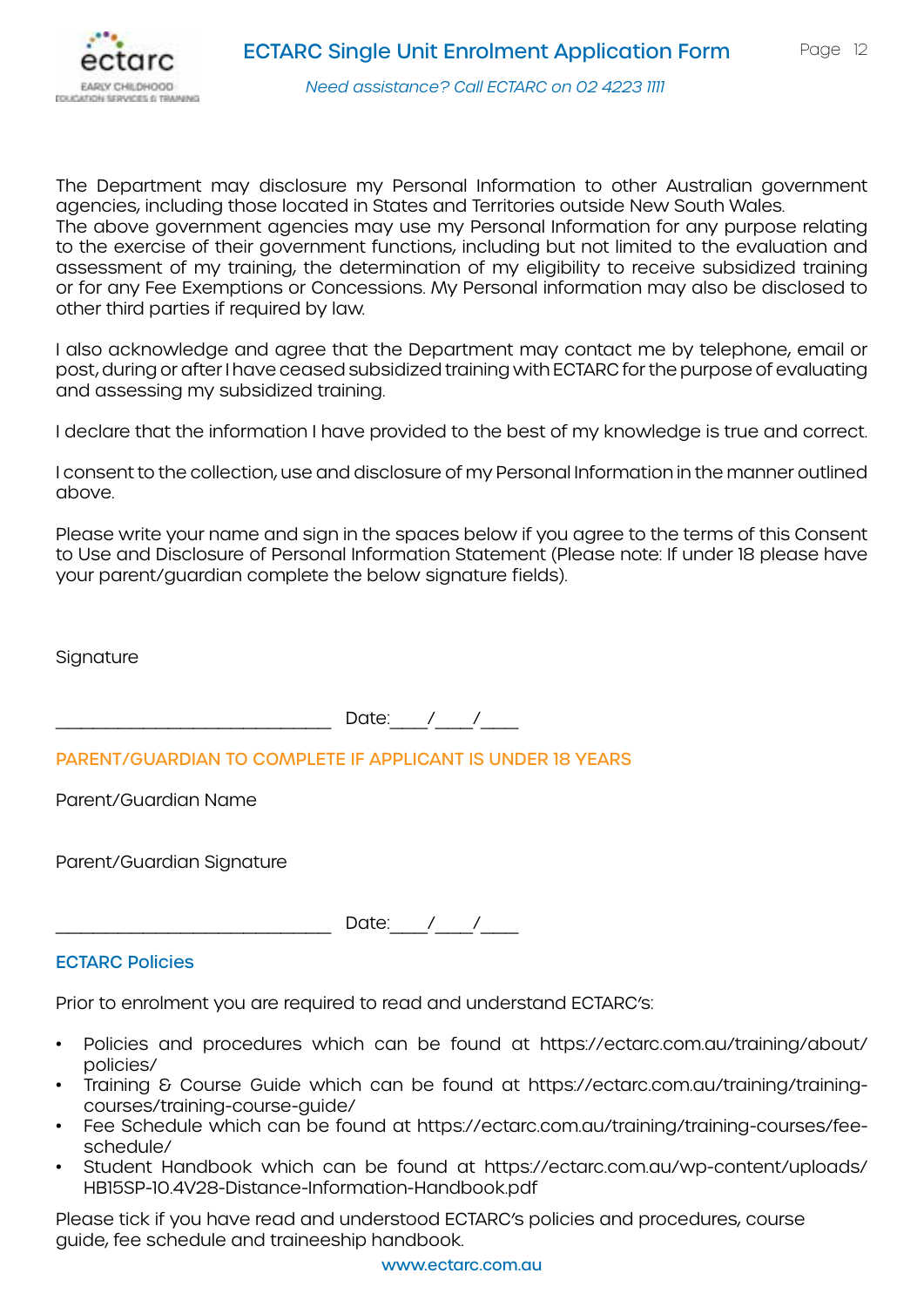

#### Terms and Conditions of Enrolment

#### ENROLMENT

Submission of this Enrolment Application Form does not guarantee enrolment. This application will be reviewed with the completed Foundation Skills Questionnaire to ensure this qualification is suitable for your needs. Once the enrolment application process has been finalised you will receive a notification that your first unit (including your learning materials and assessment task) has been opened on the ECTARC Training Portal.

All units have a practical component, meaning your ECTARC TDO is required to assess you in the workplace, via video evidence and/or simulation, or any combination of these. For full qualifications, practical assessment in the workplace is compulsory.

All qualifications and some single units have work placement hour requirements. A qualification or Statement of Attainment cannot be issued until evidence has been received that all required hours have been completed.

As you complete a unit you may purchase more units. At any given time you may have a maximum of 6 units open. Processing of units may take up to 3 business days. ECTARC can only accept payments from a student of up to \$1500 at any given time. Any payment over this amount will be refunded.

#### Student Support

Distance students are supported by ECTARC's distance student support team to support and guide you throughout your studies. Students are given the personal email address of their TDO/s to send questions and correspondence. If your TDO/s is out of the office when a student calls, students can be assured there will be another TDO to speak with at all times during office hours. For after hours support ECTARC holds Tuesday evening support nights. TDOs are available between 5pm and 7pm every Tuesday night to call for assistance.

In addition to telephone and email support, ECTARC also offers students the opportunity to participate in interactive online study sessions. See and speak with an ECTARC TDO, ask questions or listen to other students ask questions and hear the answers they are given in a live study session. Students need a headset with a microphone, a computer and internet access to participate in an online study session.

#### Submission of Assessments

You must submit at least one assessment task within a 6 month period or your enrolment will be made inactive. If you remain inactive for 12 months, and ECTARC's efforts to contact you are unsuccessful and you have not made contact with ECTARC, you will be withdrawn from the program. To recommence studies, you will be required to complete the full enrolment process again and this will include the payment of enrolment fees.

Students have the opportunity to submit an assessment task a maximum of three times (per unit) for assessment. If a unit is deemed Not Competent after the third submission, and a student wants to re-enrol in that particular unit, a unit re-enrolment fee of \$65.00 will be charged.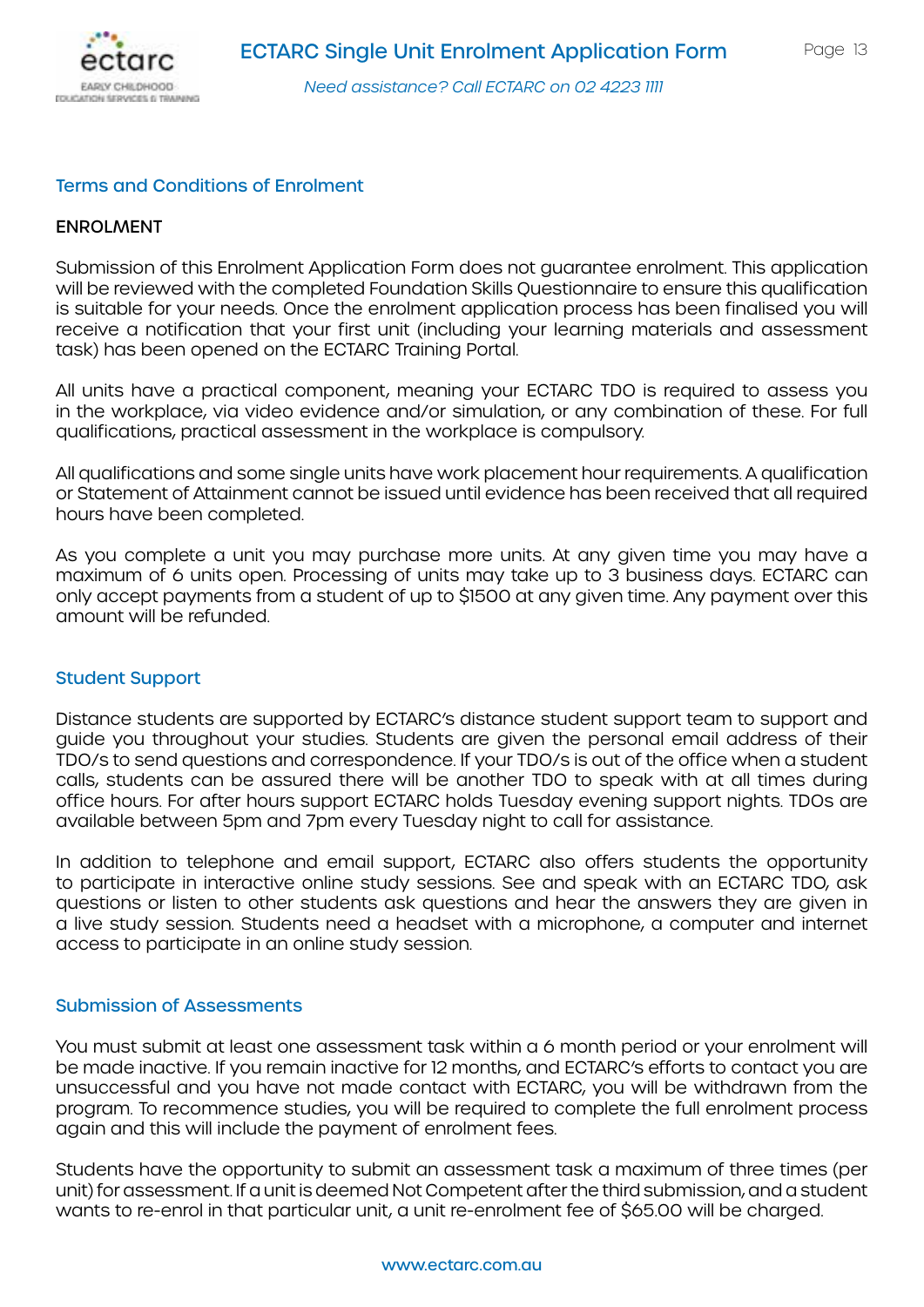

#### First Aid

If first aid is part of your qualification, you are required to complete this with a first aid provider and once ECTARC has received evidence of your successful completion, you will receive a Credit Transfer for this unit. Please refer to your course details for the specific unit code and title that must be completed. PLEASE NOTE: Your first aid certificate must be current on the day that you complete your qualification. If your First Aid expires throughout your enrolment period you will be required to update this with a First Aid provider. ECTARC will reimburse up to \$160 of the cost of training. A copy of the receipt and transcript must be provided to ECTARC for this to be processed.

#### Work Placement Hours

If your qualification has required Work Placement hours these must be completed throughout your enrolment period. If you currently work within a regulated education and care service within Australia, these hours may be completed at your place of employment, however where not all required ages/groups are present you will be required to complete the remaining requirements as a Practicum at a different service.

#### **Extensions**

Distance students have 2 years to complete a Certificate III and Certificate IV qualification, 3 years for a Diploma qualification and 6 months for a single unit course (such as Child Protection, Safe Food Handing, Menu Planning). If a student does not complete their course in the required time frame and wishes to extend the amount of time they have to do a course an extension can be granted and fees apply. An extension must be applied for prior to the student's enrolment period end date. To extend a course for 1 month costs \$40.00, 3 months will cost \$100.00 and 6 months will cost \$200.00. Please note: Extensions must be requested prior to the end date to ensure continued enrolment. Extensions commence the day after the current enrolment period ends, not from the request or payment date.

#### Refunds

The enrolment fee is non-refundable, except where the student withdraws their application within the 14 day cooling off period, or they do not satisfy the enrolment criteria, in which case it is refunded in full. If a student is accepted by ECTARC and then elects not to participate in the course after the cooling off period, then the enrolment fee is non-refundable.

ECTARC offers clients refunds on fees paid in the following circumstances:

- within 10 business days of purchase cost of the unit less a 20% administration fee
- where a student has overpaid the enrolment fee/unit charges full refund of the difference - where a course is cancelled by ECTARC - full refund.

Students must request a refund in writing. All refunds will be forwarded to the student within 2 weeks of receipt of the request. Please email info@ectarc.com.au to apply for a refund and state the reasons you wish to receive a refund. For more information on refunds please download the ECTARC Training and Course Guide at https://ectarc.com.au/training/about/policies/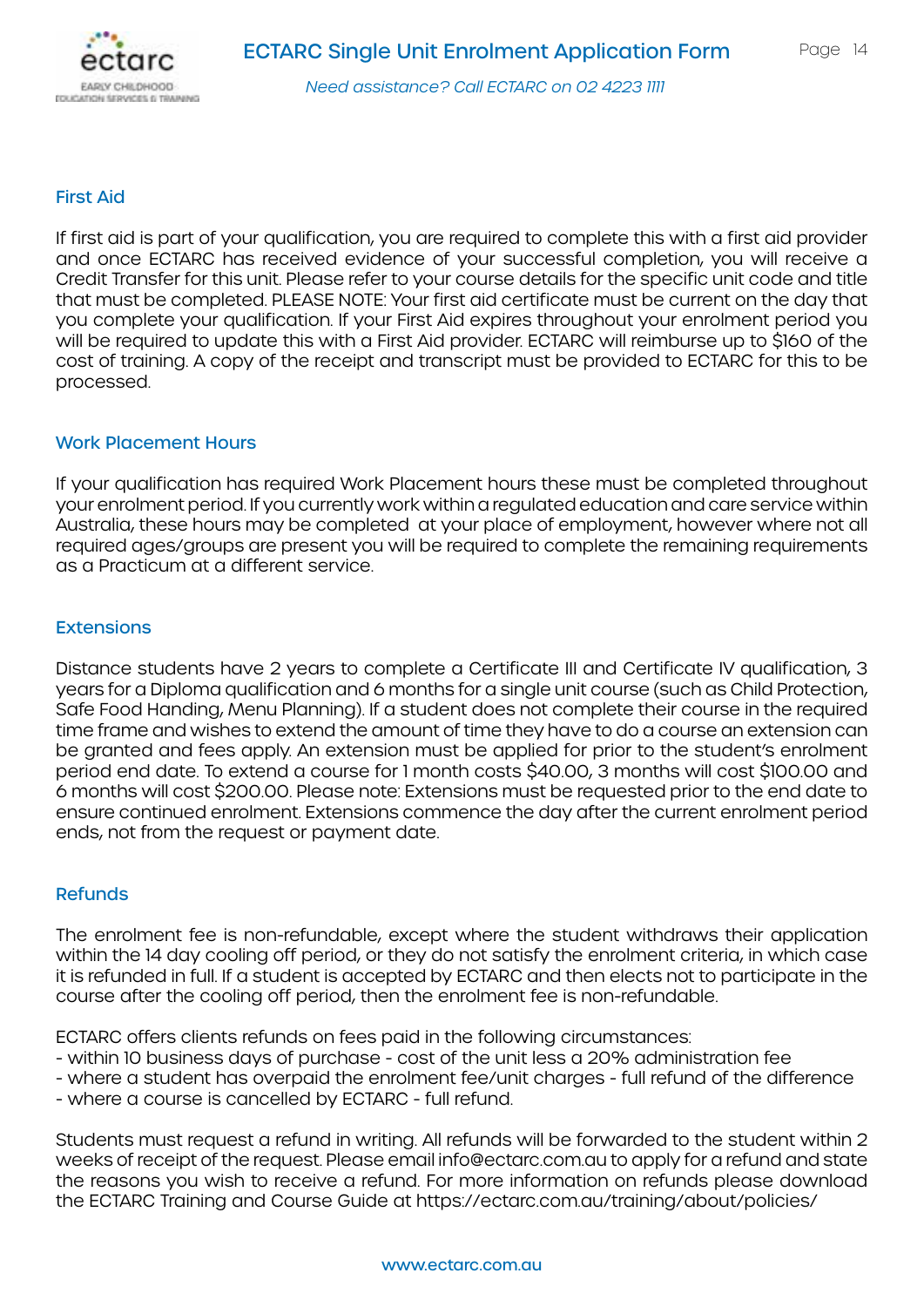

#### Change of Training Package

ECTARC is required by legislation to only train current qualifications as listed on training.gov.au. From time to time the qualifications that ECTARC offer may be revised by Skills IQ, the organisation responsible for ensuring that the qualifications offered in the CHC Training Package meet the requirements of the sector. Where a change of training package occurs, ECTARC will work with students individually to either complete the qualification currently enrolled in within the teach out period (where appropriate), or transition students to the new qualification. A review of the qualifications means that the qualification structure and content is likely to change, which may affect the fees payable and the number of units to be completed.

#### Complants and Appeals

ECTARC offers all students the opportunity to appeal against an assessment decision or make a complaint. The appeals and complaints process is considered a valuable tool for management to improve the products, services and business operations it delivers to students. Students are encouraged to contact ECTARC and speak to the Consumer Protection Officer to raise any complaint/concern and are to be reassured that their complaint/concern will be dealt with:

- promptly and efficiently

- in a fair and equitable manner
- so as to respect confidentiality and ensure impartiality is maintained
- so that parties are informed regularly of action being taken/progress

- in a manner whereby follow up checks are made at a later date to review the appropriateness of solutions reached

- so that documented records are maintained.

The formal appeals and complaints process is outlined in detail in the SP-5.2 Complaints Handling Procedure and SP- 15.1 Appeals which are available on the ECTARC website at https:// ectarc.com.au/training/about/policies/

Where a student feels that an issue needs to be addressed further by an external organisation they can contact the National Training Complaints Hotline. The hotline will not investigate complaints but will forward complaints to the most appropriate agency, authority or jurisdiction for consideration. Complaints can be registered with the National Training Complaints Hotline by Phone: 13 38 73, Monday to Friday, 8am to 6pm nationally or emailing skilling@education. gov.au.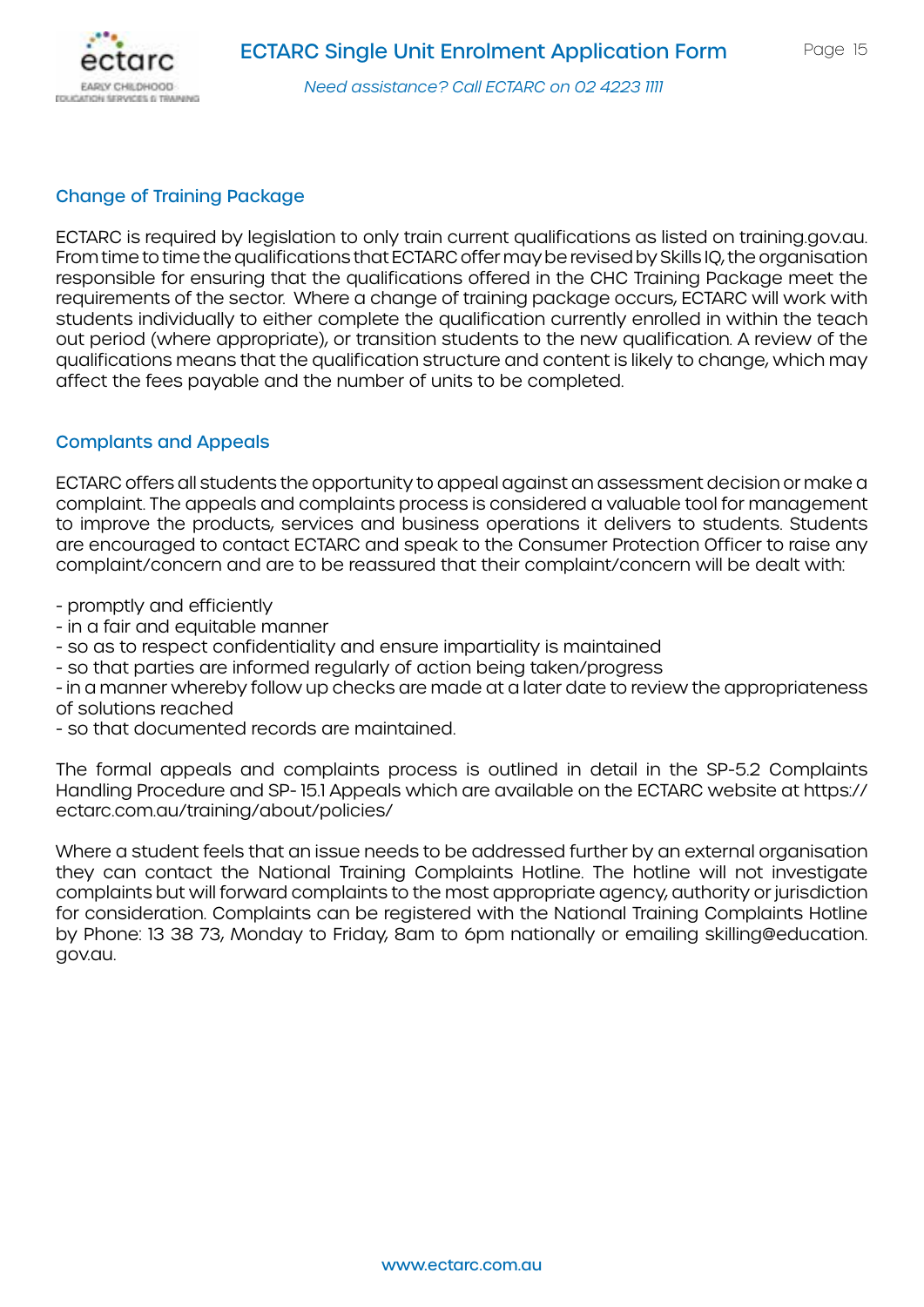

#### **Declaration**

I declare that I have read, fully understood, and accept the terms and conditions of enrolment.

The information I have given you in this form is correct and I consent to ECTARC using my personal information to complete or verify my application including the verification of previous qualifications with the issuing RTO.

Enter your name below

**Signature** 

Date:  $/$  /

#### Parent/Guardian Approval for persons under 18 years of age

I declare that I have read, fully understood, and accept the terms and conditions of enrolment. The information given in this form is correct and I consent to ECTARC using my personal information to complete the enrolment for the applicant.

Parent/Guardian full name

Parent/Guardian address

Parent/Guardian suburb Parent/Guardian state Parent/Guardian postcode

Parent/Guardian phone or mobile number

**Signature** 

Date:  $\angle$  /  $\angle$